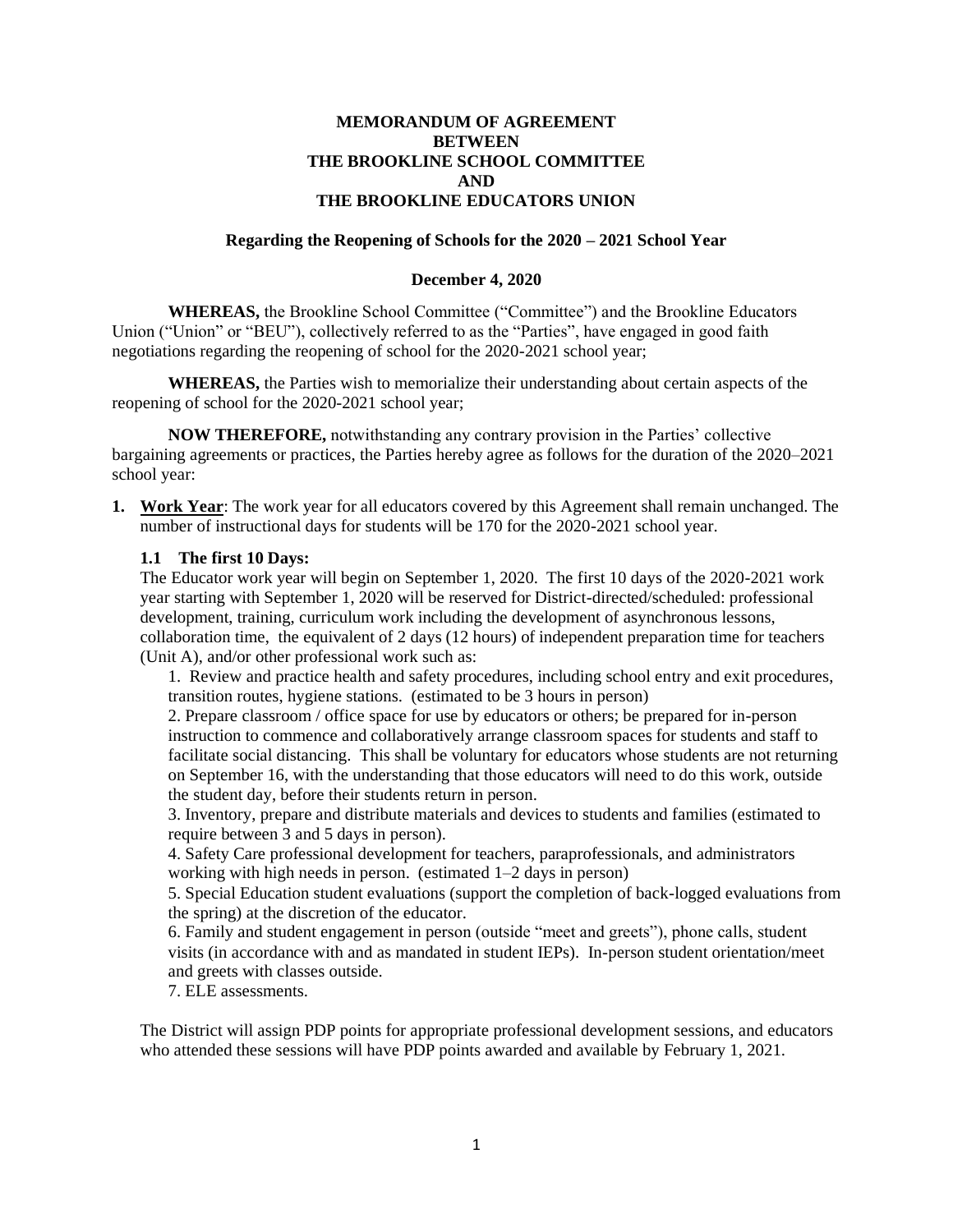In addition, as provided in Article 10.2 of the Parties' collective bargaining agreement, the BEU will be provided with an opportunity to address teachers at the first general faculty meeting of the school system on September 1, 2020.

Employees may work remotely on the work days on and between September 1 and 8, 2020., but need to work from their school building/district-assigned location on the work days on and between September 9 and 15 inclusive, unless otherwise reasonably permitted to work remotely by their Principal/Director.

No more than two people shall occupy a space unless the space has the sign showing the ventilation is at least "good" in that space, and bathrooms will have a sign showing proper ventilation. Pipes have been flushed. All educators shall follow building face covering and distancing protocols inside the building with the exception of participating in Safety Care training. To support social distancing, principals shall endeavor to stagger the in-person training sessions within each building.

# **1.2 Teaching/Learning Models**

a. The school year for all students will begin on September 16, 2020. As of August 31, 2020, the District intends to begin the work year with students in preschool, pre-k, kindergarten, and in highneeds programs attending school in person five days per week. Students in grades 1 through 8 inclusive and grades 9 through 12 inclusive will begin school in a remote model.

b. The District will consult with the BEU and the Brookline Board of Health to monitor metrics related to: positive case rates and trends in the Town of Brookline, the State of Massachusetts and Greater Boston, individual schools, and the District as a whole; the ability of PSB and the Brookline community to implement mitigation measures; and adherence to ventilation standards. Based on guidance from the state, and after consultation with the BEU, the District may move the entire District or individual groups or classrooms within the District one or more times to a fully remote schedule at any time during the school year and may move the District or individual groups or classrooms within the District back to an in-person or hybrid schedule one or more times at any time during the school year.

c. COVID-19 related Health and Safety consultations with the BEU and the District will normally happen biweekly but will move to weekly when any one of the 5 following community metrics is exceeded, in order to more closely monitor the situation and to discuss the advisability of remaining in the current model. The 5 community metrics are:

- positive test rate in Brookline of 3%
- positive test rate in Massachusetts of 3%
- number of daily new cases (based on a 14-day average) of 4 per 100,000 individuals in Brookline
- number of daily new cases (based on a 14-day average) of 8 per 100,000 individuals in Massachusetts.
- number of daily new cases (based on a 14-day average) of 6 per 100,000 individuals in Emergency Medical Services Region 4.

Such consultation will include no more than three (3) representatives from the District and no more than three (3) representatives from the BEU.

## **1.3 Work Location**

a. Educators shall not be required to work in school buildings for the first 4 days of the work year.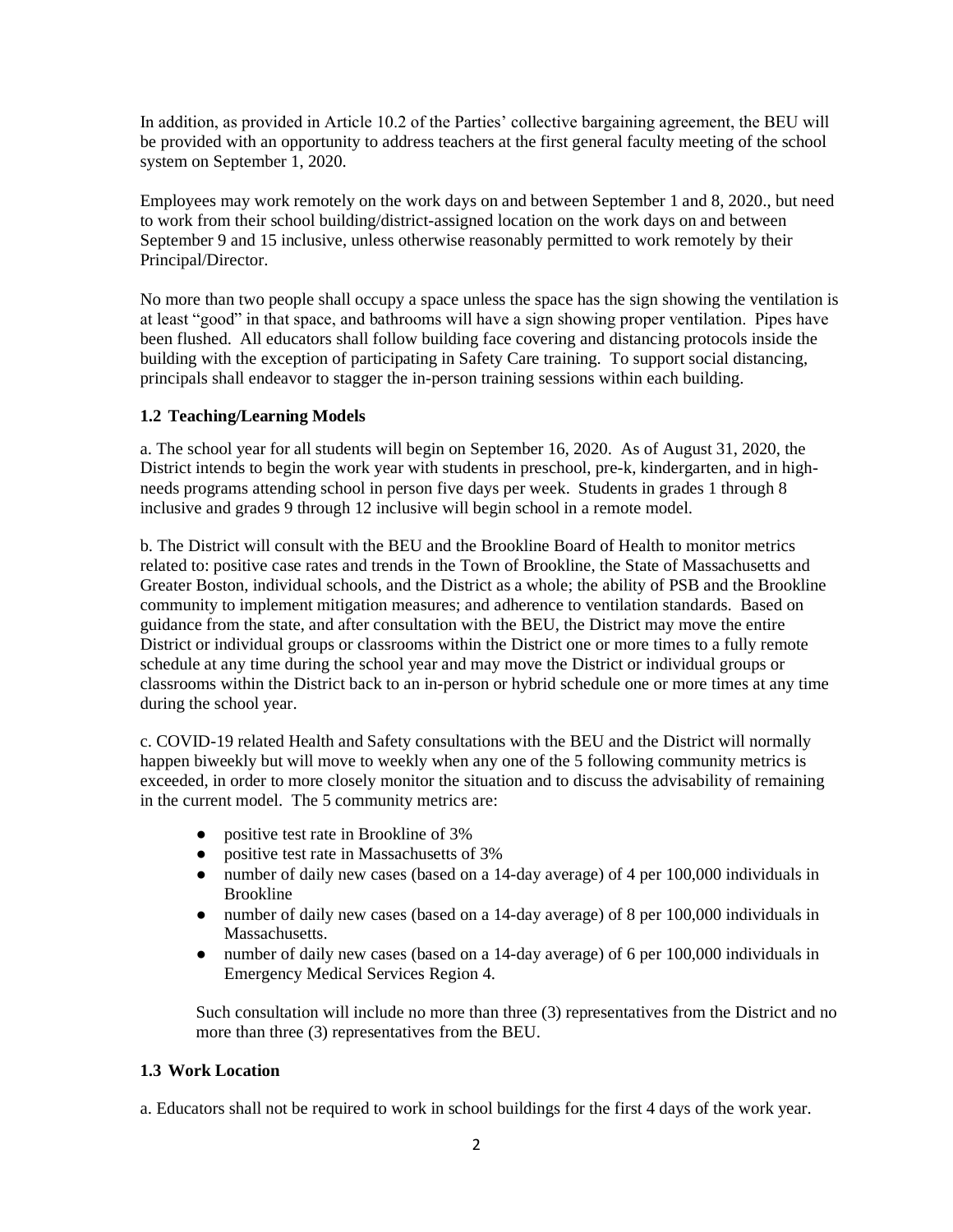b. For the remainder of the work year, educators may be required to work in school buildings. Educators must work from their school buildings whenever their assigned students are on the school campus except when otherwise permitted by the principal/director. However, educators may be allowed to work remotely with their principal's/director's approval and when they can perform all of their duties and responsibilities remotely.

Even when an educator is allowed to work remotely, the principal/director/supervisor may direct such educator to work from a school location when there are meetings/activities or other work that the principal/director/supervisor determines needs to be performed in the building or on campus.

If an educator and the educator's principal/director have a difference of opinion on whether the educator may work remotely, the principal/director and the educator will meet to discuss the matter. The educator may bring a BEU representative to the meeting and the principal/director may include the Human Resources Director in the meeting.

c. An educator may be required to provide services to a student located in a building not owned or leased by PSB, such as student homes, hospitals, or other non-District locations. In this case, the provision of visit/services by teletherapy or outdoors will first be considered. Should this not be an effective provision of services as determined by the Special Education Director/principal, the educator will be granted a meeting to discuss health and safety matters with his/her supervisor and the Special Education Director (if applicable) and may bring an BEU representative to such a meeting.

d. Educators providing services at non-District locations will be offered enhanced PPE and cleaning supplies. If the educator is a paraprofessional, they shall be given the \$1 differential if not already receiving such. Additionally, families must agree to health and safety protocols in their homes (COVID health attestation screening for members of the household, wearing masks when employees are working in their homes) and services shall be rescheduled if such protocols are not being met or a household member is symptomatic. An educator with health and safety issues will be granted a meeting to discuss such issues with his/her supervisor and may bring a BEU representative to such a meeting.

e. Paraprofessionals shall be allowed to fax, or scan/email their timesheets each week. This process may be changed to a full electronic timesheet as allowed by the Paraprofessional CBA.

## **1.4 Educator Assignments**

a. The District will provide educators with fourteen (14) calendar days' notice when it intends to move them from a full remote model to a hybrid model or from a hybrid model to a full in-person model or from a full remote model to full in-person model. This fourteen-calendar day notice requirement does not apply to (i) returns to hybrid or full in-person models from temporary remote model such as when a class moves to remote pending the outcome of COVID-19 testing, (ii) preplanned student transition between models in November, (iii) or other emergent circumstances (e.g. homelessness of student serviced by 1:1 para.)

b. As directed or provided in their schedules, educators may be assigned to teach groups of students who may be fully remote, remote in a hybrid model, and/or in-person at a school building. As conditions change these schedules could change. Both the District and the BEU will support efforts of teachers to engage students (in developmentally appropriate ways) simultaneously in multiple environments (synchronously with students in person and remotely) through the use of technology and innovative pedagogy. Educators will provide robust synchronous and asynchronous support of lessons for in-person and remote learners in their classes. Educators will incorporate best practices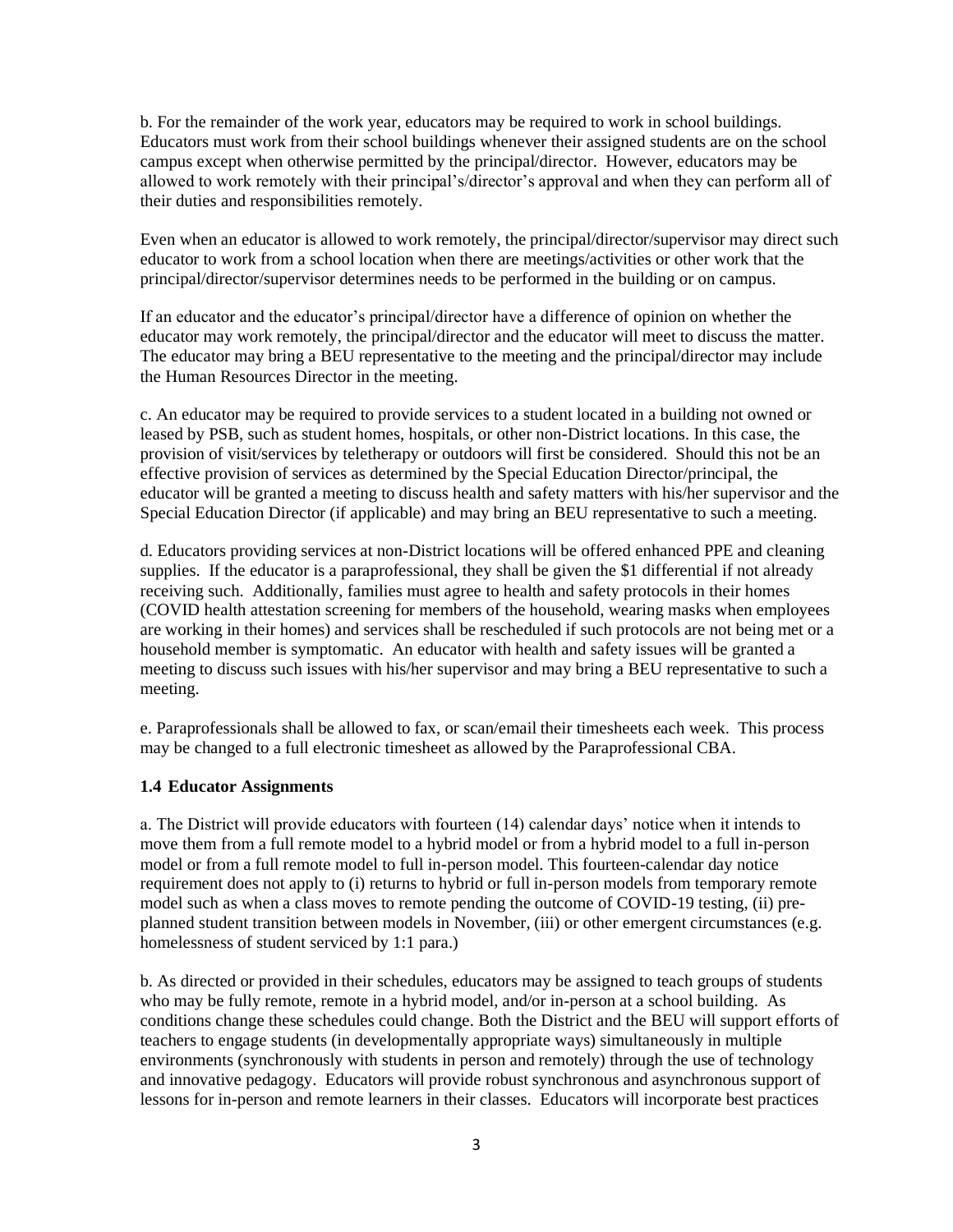into their instruction, using their judgement to determine which strategies, instructional modes and materials to use to teach the required standards and curriculum.

c. While the District (not including RLA) is in remote and hybrid learning models, the District shall endeavor to provide teachers with additional district-directed unassigned time during the typical work week, which is at times called unassigned time, preparation periods, professional development and collaboration time. In addition to the release days in the 2020-2021 school year calendar and while the District (not including RLA) is in a remote and hybrid learning models, beginning in January 2021, the Superintendent shall designate two early release days for students per month starting at 12:30 for further additional district-directed unassigned time, with approximately half of this time being preparation time for Unit A.

d. Although staff members understand the need for flexibility as the year progresses, if at any point a staff member feels like their assignment has become unreasonable, the member will first communicate with their direct supervisor to share their concerns. If that does not resolve the situation, the faculty member can appeal to the Superintendent and/or his central office administrator designees and invite BEU representatives.

## e. *[This section intentionally left blank.]*

# f. *[This section intentionally left blank.]*

g. The Superintendent/designee shall return employees to the employee's 2020-2021 position in the 2021-2022 work year if the position is still available or if the same position is not available to a similar position. (Nothing in this statement diminishes the rights of the Superintendent with respect to non-renews and layoffs.)

h. The Superintendent/principal recognize the Committee's obligations to make reasonable accommodations for employees with disabilities under state and federal law which may include remote work. The Superintendent/principal will consider licensure, reasonable accommodations, best interest of students, experience, and any special situations the employee voluntarily discloses such as an employee has a documented medical history placing the employee at risk of COVID-19 and serious illness or the employee is caring for someone with a documented medical history placing the individual at risk for COVID-19 and serious illness, or an employee is experiencing difficulty in arranging child care for the employee's school-age child(ren) because of COVID-19.

- **2. Workday:** The length of the workday for educators covered by this Agreement shall remain unchanged from the Parties' collective bargaining agreement. While the length of the workday will not change, the Superintendent/principal may adjust the scheduled start and end times for certain educators within the constraints and with notice provided for by the appropriate CBA.
- **3. Student Attendance and Grades**: Educators shall continue to be responsible for ensuring student attendance is taken each day at the elementary level and at the start of each period at the secondary level. Educators shall continue to enter student attendance and grades into the District's student management system.

## **4. Educator Evaluation**:

The Parties shall comply with the Educator Evaluation requirements as contractually obligated. However, because of the later student start date and new modes of educating, the Parties will negotiate any needed changes to the Units A and B Educator Evaluation System.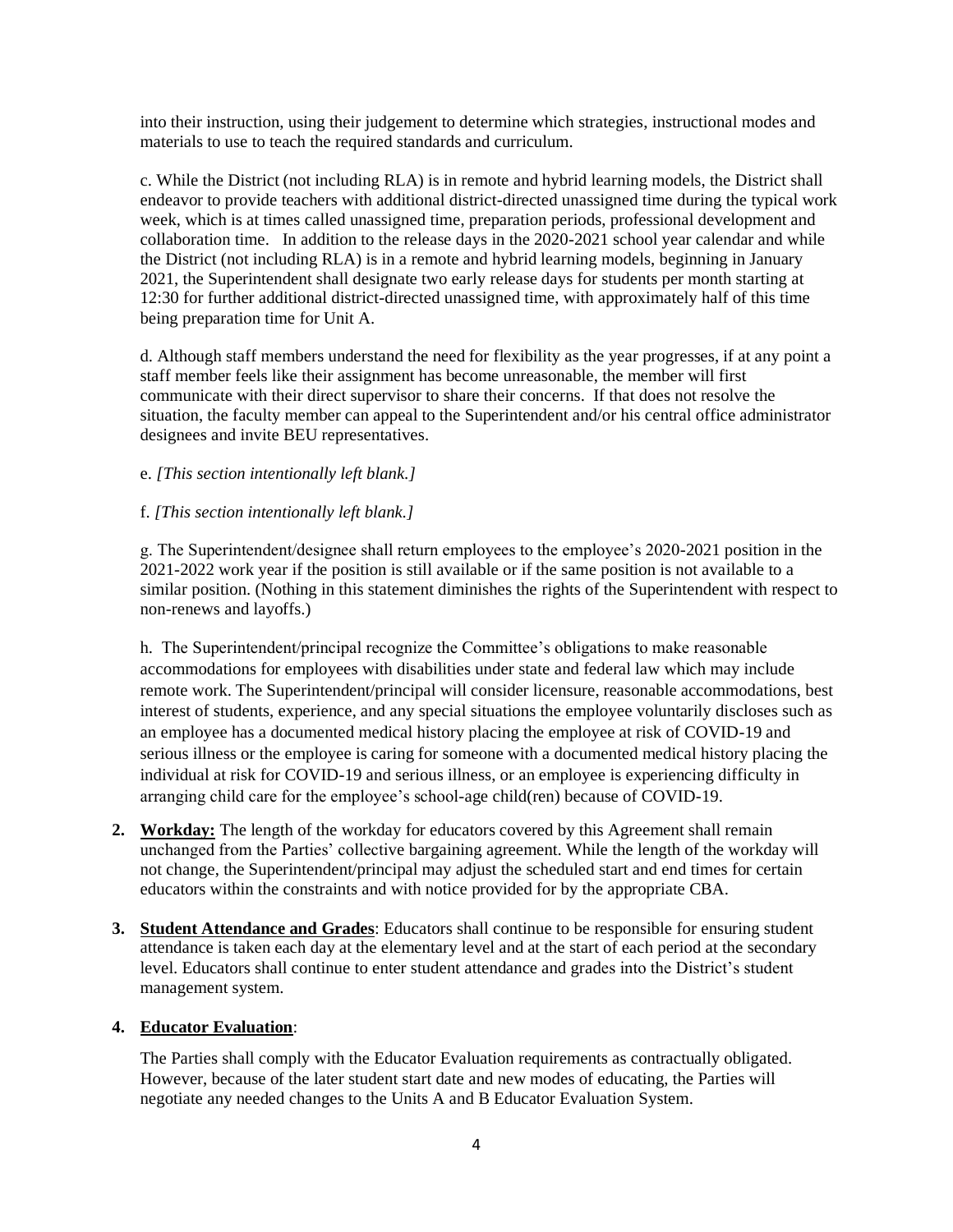# **5. Assignments**:

**5.1 Paraprofessional Assignments**: While the parties agree that paraprofessional's normal duties are of utmost importance for students and other educators, a Supervisor may assign paraprofessionals to perform duties during their work day including but not limited to family contact/follow-up, snack/meal delivery to and collection of food service items to students in classrooms, and tracking of meals, books, equipment, and materials.

# **5.2 Assignments of all Educators**: [withdrawn because it is covered by the CBAs.]

**5.3 Remote Learning Academy (RLA)**: The Superintendent/principal recognize the Committee's obligations to make reasonable accommodations for employees with disabilities under state and federal law which may include remote work. The Superintendent/principal will post all of the RLA positions and will consider licensure, reasonable accommodations, best interest of students, experience, prior expression of interest in working in the RLA, and any special situations the employee voluntarily discloses such as an employee has a documented medical history placing the employee at risk of COVID-19 and serious illness or the employee is caring for someone with a documented medical history placing the individual at risk for COVID-19 and serious illness, an employee is experiencing difficulty in arranging child care for the employee's school-age child(ren) because of COVID-19, and the employee's professional preference for an assignment in the RLA. The following information will be included in the posting:

- Description of the RLA
- A link to Expert Panel #4 "The Panel Statement on Indoor Environment" 8/21/2020
- A statement that the employee may be returned to the employee's 2020-2021 position in the 2021-2022 work year if the position is still available or to a similar position. (Nothing in this statement diminishes the rights of the Superintendent with respect to non-renews and layoffs.)
- A statement that the employee should include a list of all of the positions the employee is interested in filling in priority order
- Special Situations for applicants: The information below may be provided voluntarily by the applicant within the application and will be considered.
	- 1. Employee has a documented medical history placing them at risk for COVID-19 and serious illness
	- 2. Employee resides with an individual who has a documented medical history placing the individual at risk for COVID-19 and serious illness.
	- 3. Employee has child care issues related to COVID-19 for the employee's schoolaged child(ren)
	- 4. Employee previously expressed an interest in being assigned to a position in the RLA
	- 5. Employee has a professional preference for an assignment in the RLA

Nothing in this Section requires the Superintendent/principal to appoint any applicant to a RLA position. The posting will be made on or about September 10, 2020, and positions will be filled as soon as practicable.

Educators have until September 11, 2020, to request a discretionary leave of absence without pay for the 2020-2021 work year by submitting a request by email to the Human Resources Department at [SchoolHR@PSBMA.org.](mailto:SchoolHR@PSBMA.org) Nothing in this Section guarantees that a request for a leave of absence will be granted. Educators on leave pursuant to this Section shall notify Human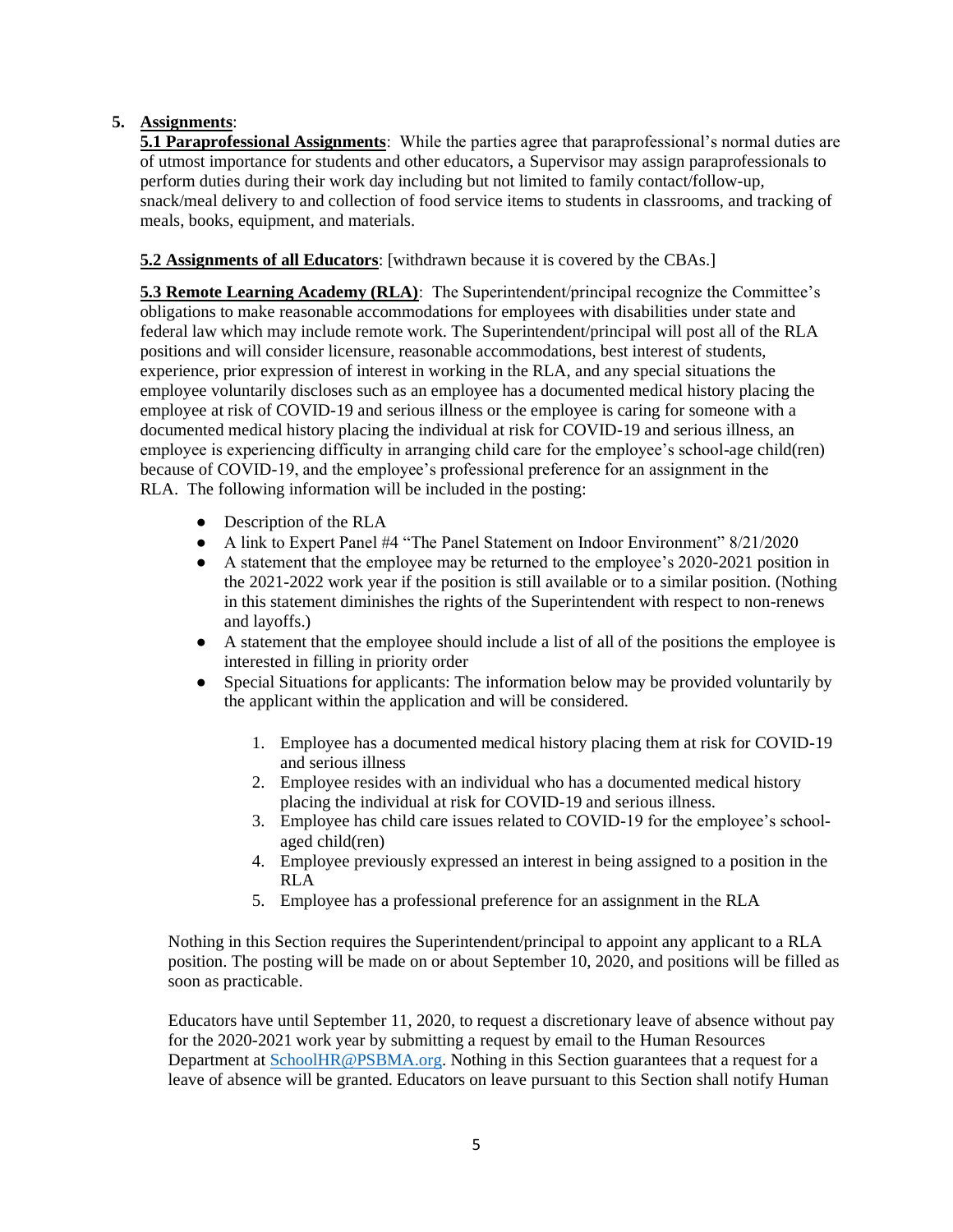Resources Department at [SchoolHR@PSBMA.org](mailto:SchoolHR@PSBMA.org) no later than April 1, 2021, of their intention to return to work for the 2021-2022 work year.

#### **6. Distance Learning**:

- a. All employees shall use District-approved platforms for on-site, hybrid, and distance learning as directed by their building Principal or Supervisor.
- b. All educators may be required to provide distance learning instruction to students outside the classroom. Educators are required to provide the same amount of direct instruction (synchronous and asynchronous) as they would provide if students were onsite.
- c. All educators shall be equipped with a District device, such as a laptop computer, enabled with a camera and a microphone or a Chromebook.
- *d. [deleted – addressed elsewhere]*
- *e. [deleted – addressed elsewhere]*
- f. Unit A educators shall continue to meet their obligations under 4.3L of the CBA by providing virtual office time.
- *g. [deleted – addressed elsewhere]*
- *h. [deleted – addressed elsewhere]*
- **7. Required Face Coverings:** The Committee has provided the BEU with a copy of its Policy on Face Coverings which is accessible at

[https://www.brookline.k12.ma.us/site/handlers/filedownload.ashx?moduleinstanceid=4942&dataid=8](https://www.brookline.k12.ma.us/site/handlers/filedownload.ashx?moduleinstanceid=4942&dataid=8981&FileName=PSB%20Policy%20on%20Face%20Coverings%20Voted%209.14.20.pdf) [981&FileName=PSB%20Policy%20on%20Face%20Coverings%20Voted%209.14.20.pdf](https://www.brookline.k12.ma.us/site/handlers/filedownload.ashx?moduleinstanceid=4942&dataid=8981&FileName=PSB%20Policy%20on%20Face%20Coverings%20Voted%209.14.20.pdf) and which may be changed from time to time by the Committee. To the extent there are any impact bargaining obligations associated with any such changes, the Committee will meet such obligations.

- **8. Personal Protective Equipment and Cleaning Supplies**: As recommended by the DESE, the District shall maintain a supply of:
	- disposable masks
	- subject to availability N-95 or KN-95 masks
	- goggles/eye protection (non-prescription)
	- face shields
	- disposable gowns
	- disposable gloves

While educators may be using their own masks, educators who need a disposable mask during the day will be provided with one. The principal and the coordinator of school health services may determine that because of an educator's job duties which may include diapering, feeding, physical restraint, enhanced PPE is necessary for such educator. An employee who is not currently slated for enhanced PPE and who believes their job duties are such that additional protection is warranted, may, with or without a BEU representative, appeal to their principal and the coordinator of school health services. Enhanced PPE may include KN-95 masks (subject to availability), face shield or goggles, gowns and gloves. Subject to availability, an educator shall be provided with KN-95 masks if the educator provides a doctor's note documenting the educator's own medical condition requiring such masks to the Director of Human Resources.

All classrooms shall be provided with sufficient PPE supplies for students.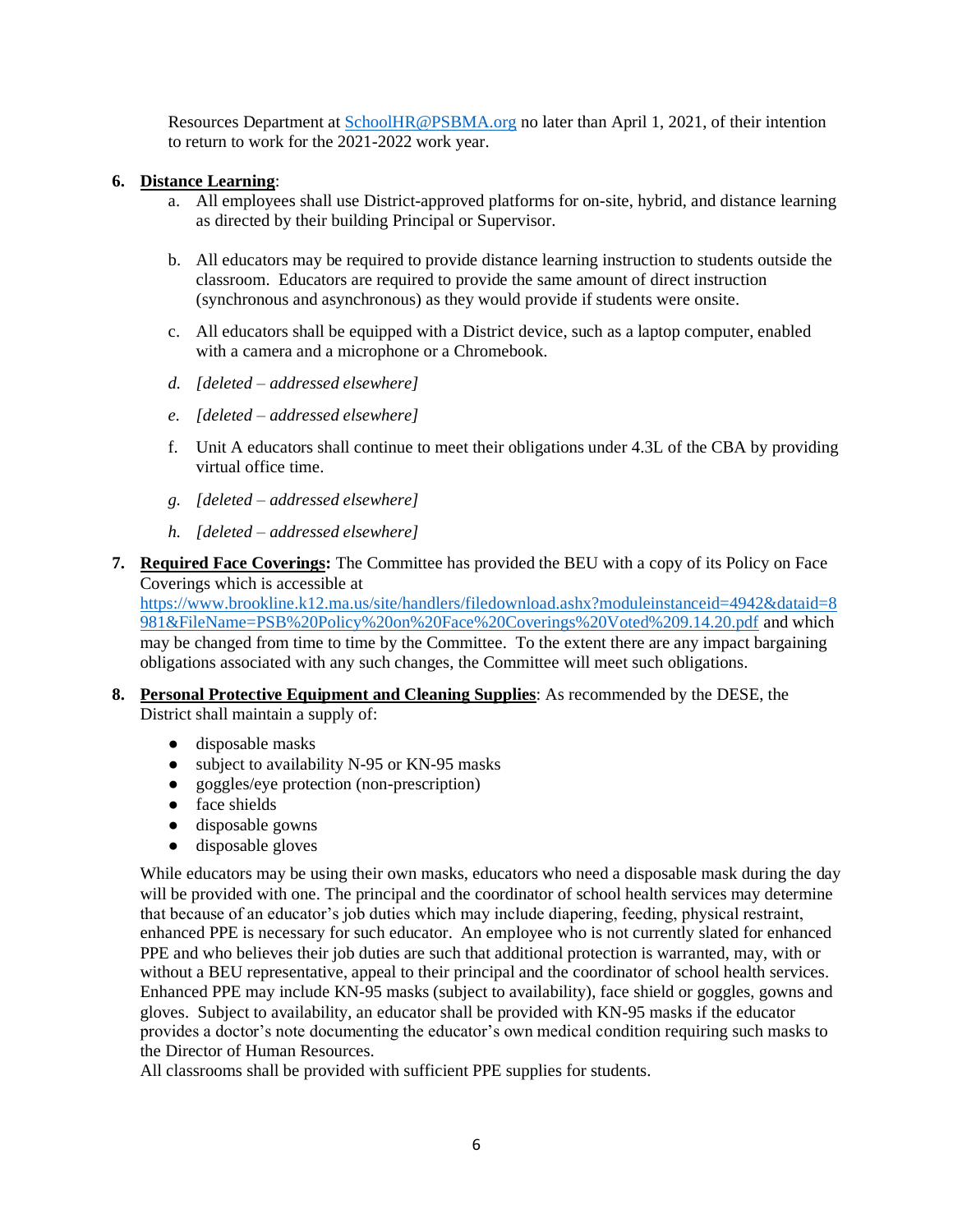## **9. Health and Safety Committee:**

- a. Using the agreed-upon electronic form, staff shall report health and safety concerns within their schools. This information will be stored online and accessible to the BEU President, the appropriate principal/designees, the Health and Safety Committees described below, and designees from the Facilities Department. The parties agree to establish a subcommittee to develop the form.
- b. The District and Union shall establish and maintain health and safety committees in each school. Said committees shall be made up of up to three Union representatives and up to three school administrators. These committees shall meet at least twice a month starting no later than October 30.
- c. The District and Union shall reactivate and maintain the district-wide health and safety committee established in Article 4.10 of the CBA. Said committee shall be made up of four union representatives and up to four Committee representatives. The committee will meet during the 2020–2021 work year at least monthly starting no later than October 30 to make recommendations to the Superintendent to address issues that were not resolved at the building level regarding cleaning and safety.

# **10. Leaves of Absence:**

10.1 Nothing in this Agreement diminishes any leave rights that are in the Parties' collective bargaining agreement or under law.

10.2 Educators shall request a discretionary leave of absence without pay for the 2020-2021 work year by submitting a request by email to the Human Resources Department at SchoolHR@PSBMA.org. Nothing in this Section guarantees that a request for a leave of absence will be granted. Educators on leave pursuant to this Section shall notify Human Resources Department at SchoolHR@PSBMA.org no later than April 1, 2021, of their intention to return to work for the 2021-2022 work year. (Educators without professional teacher status (PTS) are reminded that a leave under this Section may affect the three previous consecutive school year requirement.)

- **11.** Quarantine and Sick Leave
- A. Commencing January 1, 2021

In the event that the Emergency Paid Sick Leave Act (EPSLA) is not extended by Congress after December 31, 2020, the District will extend the educator's remaining EPSLA benefit through the end of the 2020-2021 school year as if the EPSLA had not expired on December 31, 2020.

## B. For the 2020-2021 School Year

If an educator must isolate because the educator is ill with COVID-19 or is showing symptoms of COVID-19, and the educator cannot be assigned to work remotely during the isolation period, and has exhausted the educator's right to EPSLA leave (including any extension by the District of EPSLA leave), the educator will use 20% of the educator's accumulated sick leave at the start of the 2020-2021 work year including the sick leave acquired in the 2020-2021 work year. After using this 20% the 2020-2021 school year, the educator may apply to the sick leave bank regardless of eligibility.

If an educator is not ill but must quarantine because of a federal, state, or local quarantine order related to COVID-19, and the educator cannot be assigned to work remotely during the quarantine period, and has exhausted the educator's right to EPSLA leave (including any extension by the District of EPSLA leave),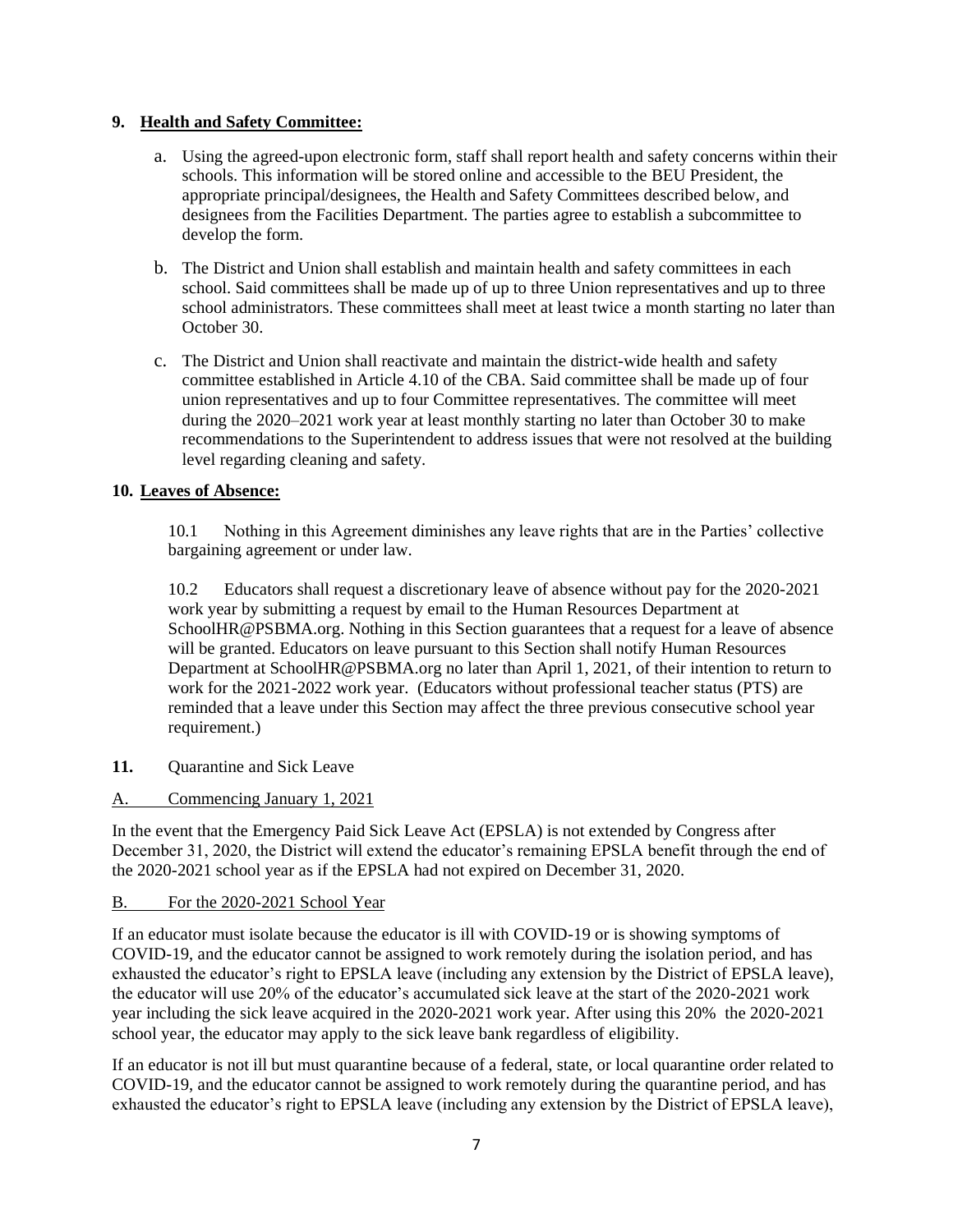the educator may apply to the sick leave bank regardless of eligibility. Through the end of the 2020-2021 school year, a quarantine as described above is a qualifying purpose for the sick leave bank, provided that the quarantine is not due to an action that is contrary to federal, state, or local mandates or travel guidance. In case of such an action due to exceptional circumstances, the educator may appeal to the Director of Human Resources.

Educators may supplement the EPSLA benefit (including any extension by the District of EPSLA leave) with accrued sick leave so that the educator receives full pay for the EPSLA period.

At the end of the 2020-2021 School year, educators may donate sick days to a reservoir of days that their colleagues can use to pay back the sick leave bank. If there are not enough days in the reservoir, the days will be used proportionally to the need. If there are too many days in the reservoir, the days will be returned to the donating educators proportionally.

# **12. Ventilation:**

a. Before any space is initially occupied, the ventilation systems shall have been tested and the test results for each room shall be made publicly available. These reports shall include at least: the kind of room; the size of the room; and the rate of "clean air" flow. Each space described in b and e below shall have a sign on the door indicating its ventilation status. A log showing all ventilation testing results, inspections and work shall be made accessible on-line to all staff and the Union. Clean air shall be defined as fresh air, air filtered with MERV-13 filters or better, or air treated with ultraviolet germicidal irradiation. This can be accomplished through a combination of mechanical ventilation, window and fans, and stand-alone filtration units.

b. All spaces occupied by more than one person are to be provided with enough clean air to at least provide four (4) air exchanges per hour for classrooms, prep spaces, meeting rooms, and offices. The ventilation will provide at least four (4) air exchanges per hour or 15 liters per second (31.8 cubic feet per minute) of clean air per occupant for large spaces such as cafeterias, auditoriums, gymnasiums, and libraries. Medical waiting rooms for staff and students who are showing COVID symptoms will be provided with at least eight (8) changes per hour of clean air.

c. All filters shall be changed at the manufacturer's recommended intervals or more frequently by trained personnel.

d. Mechanical ventilation systems (not including portable HEPA filtration units) will be scheduled to run for two (2) hours before and two (2) hours after rooms are scheduled to be occupied.

e. All bathrooms shall have exhaust fans to provide exhaust ventilation in keeping with specifications and applicable code/industry requirements, and will be operated continuously (with any bathroom windows closed) while schools are occupied.

f. One  $CO<sub>2</sub>$  monitor per school building will be made available to educators.

- **13. Social Distancing and Cohorting.** The Union and District are committed to both (i) social distancing and cohorting as part of a multi-layered approach to health and safety, and (ii) returning schools to full capacity when it is safe. Therefore, the District shall ensure the following social distancing/cohorting parameters:
	- a. there is sufficient space in every space occupied by more than one person to permit 6 feet distance between chairs.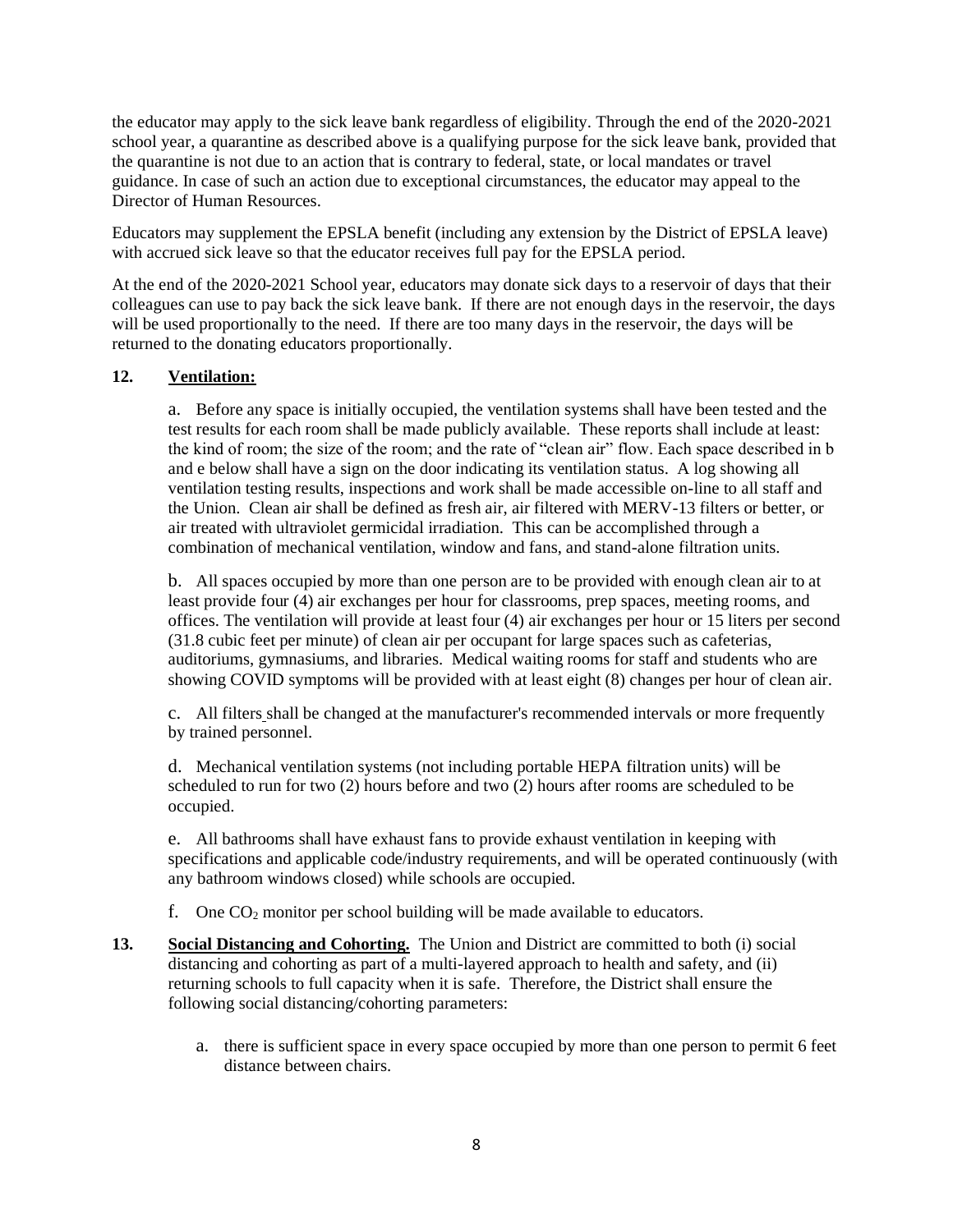- b. there are 6-foot markings on doors, floors and/or walls where students and staff may frequently congregate.
- c. hallways and entrances/exits are marked for one-way travel where possible.
- d. [*This subsection d intentionally left blank.*]
- e. Students (not including siblings) shall be separated by 6 feet on school buses to the extent possible, and limited to one student per row, alternating sides per row, and windows shall be open as much as possible. The current procedures used for Vans shall continue.
- f. Any employee who in-person shall teach, provide classroom support or provide other direct services with more than:

(i) 200 different students in a two-week period or

 (ii) 100 different students in more than one school in a two-week period will be provided with enhanced PPE upon request.

- g. For specialists who in-person shall teach, provide classroom support or provide other direct services, such as but not limited to art, music, and physical education teachers, and world language teachers who work in person with more than:
	- (i) 200 different students in a two-week period or

 (ii) more than 100 different students in more than one school in a two-week period,

the principal will coordinate with the specialist's other principals (if any), and seek, within existing resources, to permit one or more of their classes to be taught remotely in addition to providing enhanced PPE upon request.

In order to reduce the cross-cohort exposure to students and staff, principals will seek, within existing resources, to limit the number of times an educator described in this subsection g. would monitor indoor mask breaks or indoor lunch. If such an educator monitors indoor mask breaks or indoor lunch, they shall only do so with a cohort they already see in person during the week.

- h. Any educator as described in subsections f or g above will be granted a meeting to discuss health and safety matters with his/her principal and/or supervisor and may bring BEU representatives to such a meeting. If the educator does not believe her/his concerns were satisfied by this meeting, the educator may bring an appeal to the Superintendent and/or the Superintendent's central office designee and may bring BEU representatives to such a meeting.
- i. Any educator monitoring students during indoor mask break and lunch shall be provided enhanced PPE upon request.
- j. There shall be no visitors in the school buildings during the school day and two hours before and after, except for those workers, volunteers or other individuals who are essential to the smooth running of the school. For example, for food service deliveries, or repairs of copy machines, other equipment, etc.
- k. The distancing parameter in Section 13.a may be modified before the conclusion of this agreement if and only if: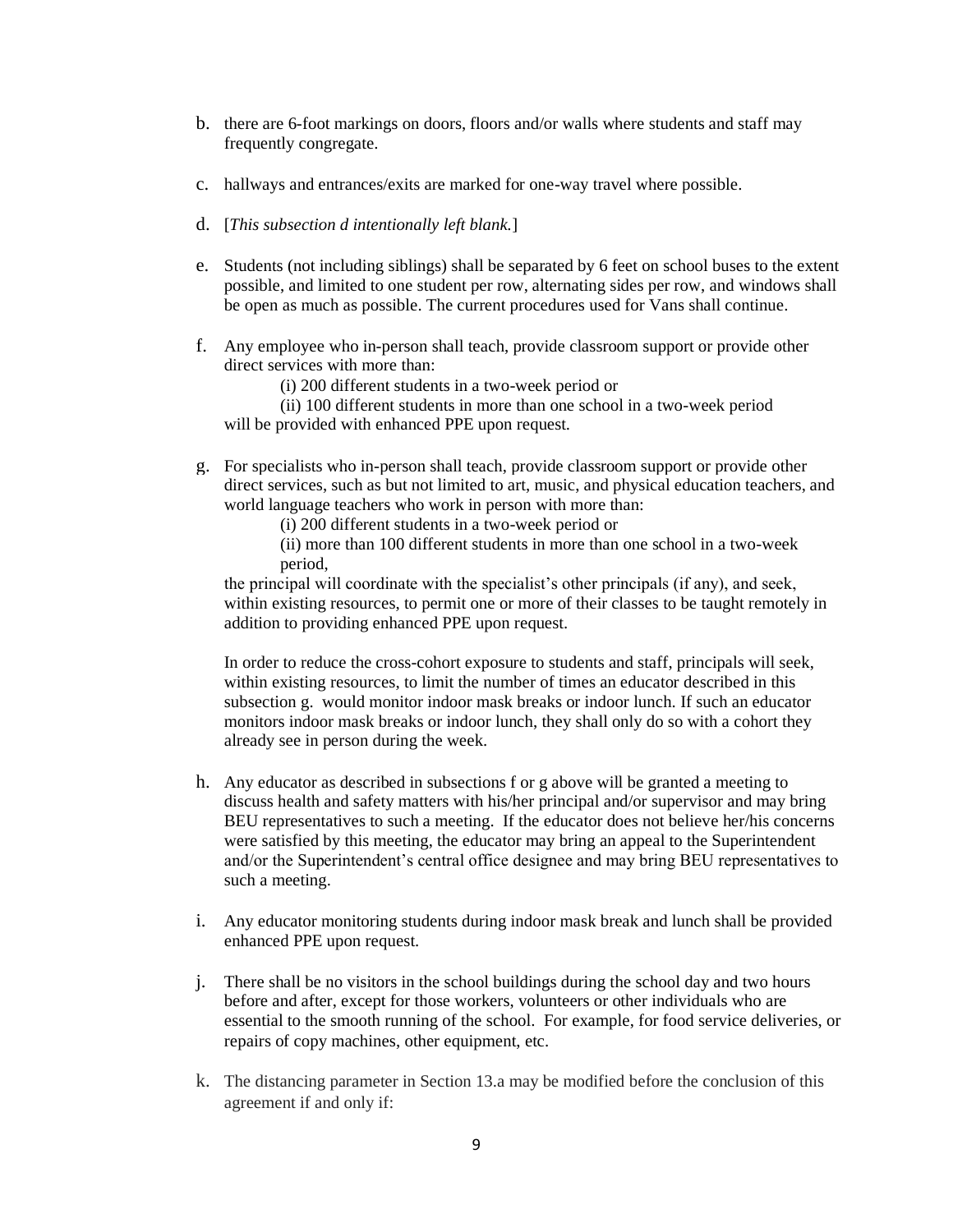- two of the three bodies agree that 6 foot distancing is no longer required: the CDC, MA Department of Health, or Brookline Department of Health; or
- evidence of scientific consensus affirms that said change is appropriate, possibly in combination with other measures (such as increased ventilation), as more evidence of the efficacy of specific measures becomes available.

At such time, either party may initiate negotiations regarding the reduction in the distancing with this process:

- 1. At least one week before negotiations begin, the initiating party shall send a written proposal to the other party, and a public hearing will be held by the School Committee before negotiations begin.
- 2. These negotiations shall be limited to no more than three weeks in duration with a minimum of two bargaining sessions per week commencing in the week following the public hearing. The School Committee will implement the agreement reached between the parties; in the absence of an agreement the School Committee has the right to implement its last best on-the-record offer.

**14. Health and Safety Training:** The Committee has provided the BEU with its protocols on Health and Safety Training which are accessible at https://drive.google.com/drive/folders/1 bfq98pWkQdWrdZtDjPxdEyvuxW2QV\_E?usp=sharing and which may be changed from time to time by the District. To the extent there are any impact bargaining obligations associated with any such changes, the Committee will meet such obligations.

**15. Cleaning and Disinfecting**: The Committee has provided the BEU with its protocols on Cleaning and Disinfecting which are accessible at [https://drive.google.com/drive/folders/1](https://drive.google.com/drive/folders/1-bfq98pWkQdWrdZtDjPxdEyvuxW2QV_E?usp=sharing) [bfq98pWkQdWrdZtDjPxdEyvuxW2QV\\_E?usp=sharing](https://drive.google.com/drive/folders/1-bfq98pWkQdWrdZtDjPxdEyvuxW2QV_E?usp=sharing) and which may be changed from time to time by the District. To the extent there are any impact bargaining obligations associated with any such changes, the Committee will meet such obligations.

16. Special Benefits for COVID-19

- A. In order to support educators working in schools with children who are enrolled in PSB and are not in a school building full-time, the district will attempt to provide supervised proctoring help options for those children.
- B. When an educator is required to have a COVID-19 test because of a contact traced to the educator's work in the PSB and the educator does not have insurance coverage for such testing and cannot obtain testing from one of the state's no cost testing sites, the District will cover the cost of the test provided by the Town's testing site
- C. In the Units A and B CBAs, the Work Related Injury and Illness section 5.5.H shall be modified for the duration of this agreement (2020-2021 school year) to:
	- i. add diagnosed COVID-19 within three weeks of being identified as a close contact traced to a work exposure;
	- ii. increase the per person maximum from \$250 to \$750 and the aggregate cap from \$5,500 to \$25,000 for diagnosed COVID-19 within three weeks of being identified as a close contact traced to a work exposure.

By mutual agreement, the Parties may agree to reopen or extend this Agreement beyond the 2020-2021 work year.